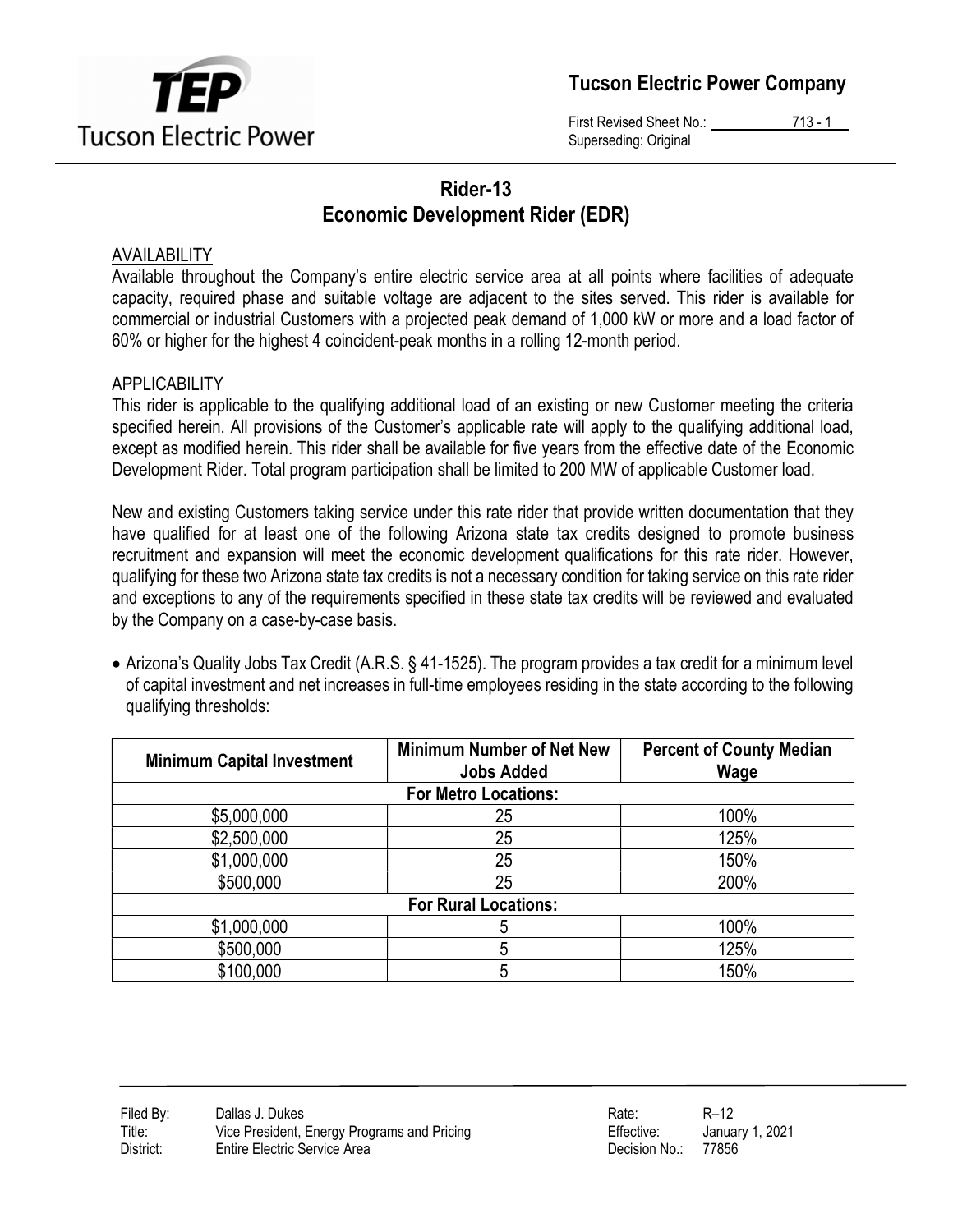

Tucson Electric Power Company

First Revised Sheet No.: 713 - 2 Superseding: Original

For purposes of this program, a Metro Area is defined as a location within the boundaries of a city or town with population of 50,000 or more that is located in a county with population of 800,000 or more. A Rural Area is a location within the boundaries of tribal lands or a city or town with population of less than 50,000, or a county with population of less than 800,000. New qualified employment positions are positions that pay the specified percentages of the median county wage specified in the table above and pay at least 65% of health insurance premium costs.

 Qualified Facility Tax Credit (A.R.S. § 41-1512). The program provides a refundable tax credit for qualifying capital investment in a manufacturing facility – including a manufacturing-related research and development or headquarters facility – that creates new jobs a majority of which pay at least 125 percent, or 100 percent if located in a rural location, of the median annual wage for production occupations in the state and and cover at least 65 percent of employees' health care premiums.

More information on the tax credit programs above may be accessed at www.azcommerce.com.

The incremental jobs created by the qualifying additional load must be located within the Company's electric service area. If either or both of the above Arizona Revised Statutes are superseded by subsequent legislation, the effective Statute shall apply.

For purposes of this rider, the following notes and/or definitions apply:

- 1. Economic Development means new or expanding business operations that build new facilities.
- 2. Economic Redevelopment means new or expanding business operations that occupy existing vacant facilities.

#### CHARACTER OF SERVICE

Must meet all service requirements for the Customer's applicable tariff.